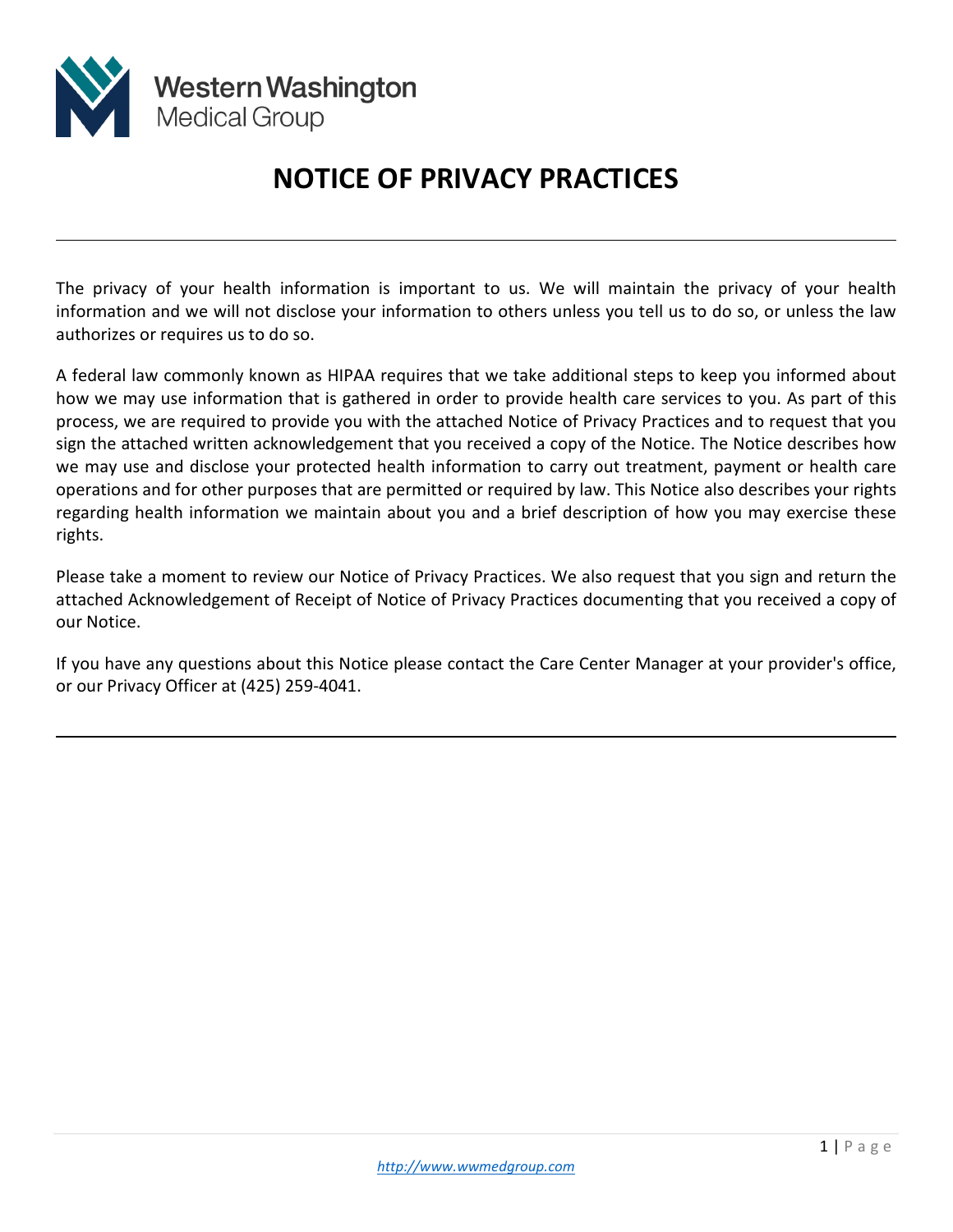

## **WESTERN WASHINGTON MEDICAL GROUP NOTICE OF PRIVACY PRACTICES**

### **THIS NOTICE DESCRIBES HOW MEDICAL INFORMATION ABOUT YOU MAY BE USED AND DISCLOSED AND HOW YOU CAN GET ACCESS TO THIS INFORMATION. PLEASE REVIEW IT CAREFULLY.**

We are required by applicable federal and state law to maintain the privacy of your health information. We are also required to give you this Notice about our privacy practices, legal obligations, and your rights concerning your health information ("Protected Health Information" or "PHI"). We must follow the privacy practices that are described in this Notice (which may be amended from time to time).

For more information about our privacy practices, or for additional copies of this Notice, please contact us using the information listed at the end of this Notice.

#### **I. USES AND DISCLOSURES OF PROTECTED HEALTH INFORMATION**

**A. Permissible Uses and Disclosures without Your Written Authorization** We may use and disclose PHI without your written authorization for certain purposes as described below. The examples provided in each category are not meant to be exhaustive, but instead are meant to describe the types of uses and disclosures that are permissible under federal and state law.

**1. Treatment:** We may use and disclose PHI in order to provide treatment to you. For example, we may use PHI including your medication history to diagnose, treat, and provide medical services to you. In addition, we may disclose PHI to other health care providers involved in your treatment.

**2. Payment:** We may use or disclose PHI for the purposes of determining coverage, billing, claims management, and reimbursement. For example, a bill sent to your health insurer may include information about a surgery you received so that the insurer will pay us for the surgery. We may also inform your health plan about a treatment you are going to receive in order to determine whether the plan will cover the treatment.

**3. Health Care Operations:** We may use and disclose PHI in connection with our health care operations, including quality improvement activities, training programs, accreditation, certification, licensing or credentialing activities. For example, we may use PHI to review our treatment and services and to evaluate the performance of our staff. We may also disclose PHI to our health care professionals for review and learning purposes.

Western Washington Medical Group is part of a HIPAA organized health care arrangement ("OHCA") with participating providers of the Physician Care Alliance. As participants in the OHCA, Western Washington Medical Group and the other OHCA participants engage in quality assessment and improvement activities through which treatment provided by each organization is assessed by the other participants. As permitted by HIPAA, Western Washington Medical Group may share the health information of its patients with the OHCA participants when necessary for health care operations purposes of the OHCA.

**4. Required or Permitted by Law:** We may use or disclose PHI when we are required or permitted to do so by law. For example, we may disclose PHI to appropriate authorities if we reasonably believe that you are a possible victim of abuse, neglect, or domestic violence or the possible victim of other crimes. In addition we may disclose PHI to the extent necessary to avert a serious threat to your health or safety or the health or safety of others. Other disclosures permitted or required by law include the following: disclosures for public health activities; health oversight activities including disclosures to state or federal agencies authorized to access PHI; disclosures to judicial and law enforcement officials in response to a court order or other lawful process; disclosures for research when approved by an institutional review board; disclosures for workers' compensation claims; and disclosures to military or national security agencies, coroners, medical examiners, and correctional institutions as otherwise as authorized by law.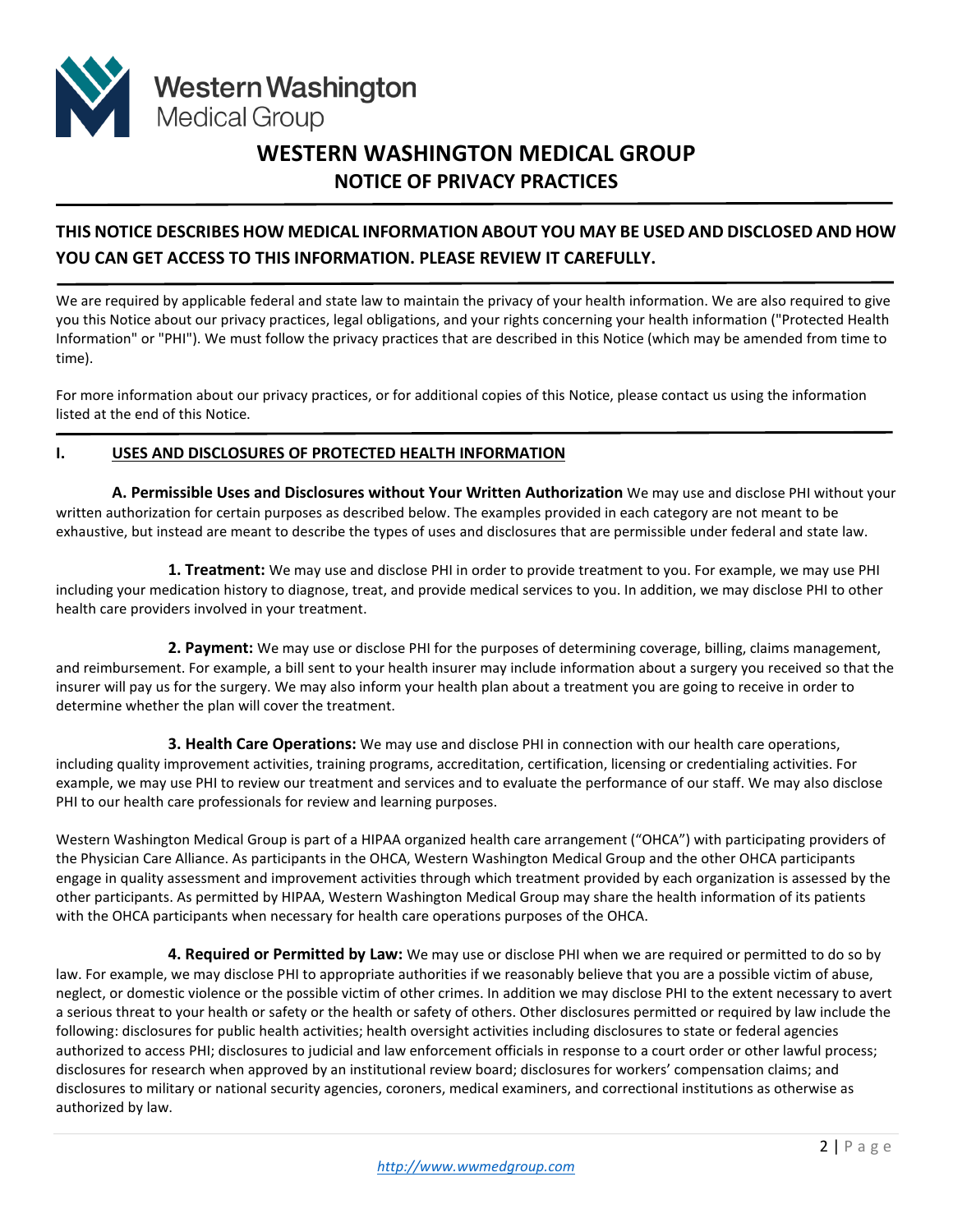

**5. Fundraising.** We may contact you for the purpose of raising funds for our own benefit. We may also disclose PHI to a foundation that is related to us so that the foundation may contact you in an effort to raise funds for our benefit. Any fundraising communications with you will include a description of how you may opt out of receiving any further fundraising communications.

#### **B. Permissible Uses and Disclosures That May be Made Without Your Authorization, But for Which You have an Opportunity to Object.**

**1. Family and Other Persons Involved in Your Care.** We may use or disclose health information to notify, or assist in the notification of (including identifying or locating) a family member, your personal representative or another person responsible for your care, of your location, your general condition, or death. If you are present, then prior to use or disclosure of your health information, we will provide you with an opportunity to object to such uses or disclosures. In the event of your incapacity or emergency circumstances, we will disclose health information based on a determination using our professional judgment disclosing only health information that is directly relevant to the person's involvement in your healthcare. We will also use our professional judgment and our experience with common practice to make reasonable inferences of your best interest in allowing a person to pick up filled prescriptions, medical supplies, x-rays, or other similar forms of PHI.

**2. Disaster Relief Efforts.** We may use or disclose PHI to a public or private entity authorized by law or its charter to assist in disaster relief efforts for the purpose of coordinating notification of family members of your location, general condition, or death.

#### **C. Uses and Disclosures Requiring Your Written Authorization.**

**1. Marketing Communications; Sale of PHI.** We must also obtain your written authorization prior to using or disclosing PHI for marketing purposes or the sale of PHI, consistent with the related definitions and exceptions set forth in HIPAA.

**2. Psychotherapy Notes.** We must also obtain your authorization for any use or disclosure of psychotherapy notes, except if our use or disclosure of psychotherapy notes is: (1) by the originator of the psychotherapy notes for treatment purposes; (2) for our own training programs in which mental health students, trainees or practitioners learn under supervision to practice or improve their counseling skills; (3) to defend ourselves in a legal proceeding initiated by you; (4) as required by law; (5) by a health oversight agency with respect to the oversight of the originator of the psychotherapy notes; (6) to a coroner or medical examiner; or (7) to prevent or lessen a serious and imminent threat to the health or safety of a person or the general public.

**3. Uses and Disclosures of Your Highly Confidential Information.** In addition, federal and state law requires special privacy protections for certain highly confidential information about you, including the subset of your PHI that: (1) is about mental health and developmental disabilities services; (2) is about alcohol and drug abuse prevention, treatment and referral; (3) is about HIV/AIDS testing, diagnosis or treatment; (4) is about venereal disease(s); (5) is about genetic testing; (6) is about child abuse and neglect; (7) is about domestic abuse of an adult with a disability; or (8) is about sexual assault. In order for us to disclose your Highly Confidential Information for a purpose other than those permitted by law, we must obtain your written authorization.

**4. Other Uses and Disclosures.** Uses and disclosures other than those described in this Notice will only be made with your written authorization. For example, you will need to sign an authorization form before we can send PHI to your life insurance company, to a school, or to your attorney. You may revoke any such authorization at any time by providing us with written notification of such revocation.

#### **II. YOUR INDIVIDUAL RIGHTS**

**A. Right to Inspect and Copy.** You may request access to your medical record and billing records maintained by us in order to inspect and request copies of the records. All requests for access must be made in writing. Under limited circumstances, we may deny access to your records. We may charge a fee for the costs of copying and sending you any records requested.